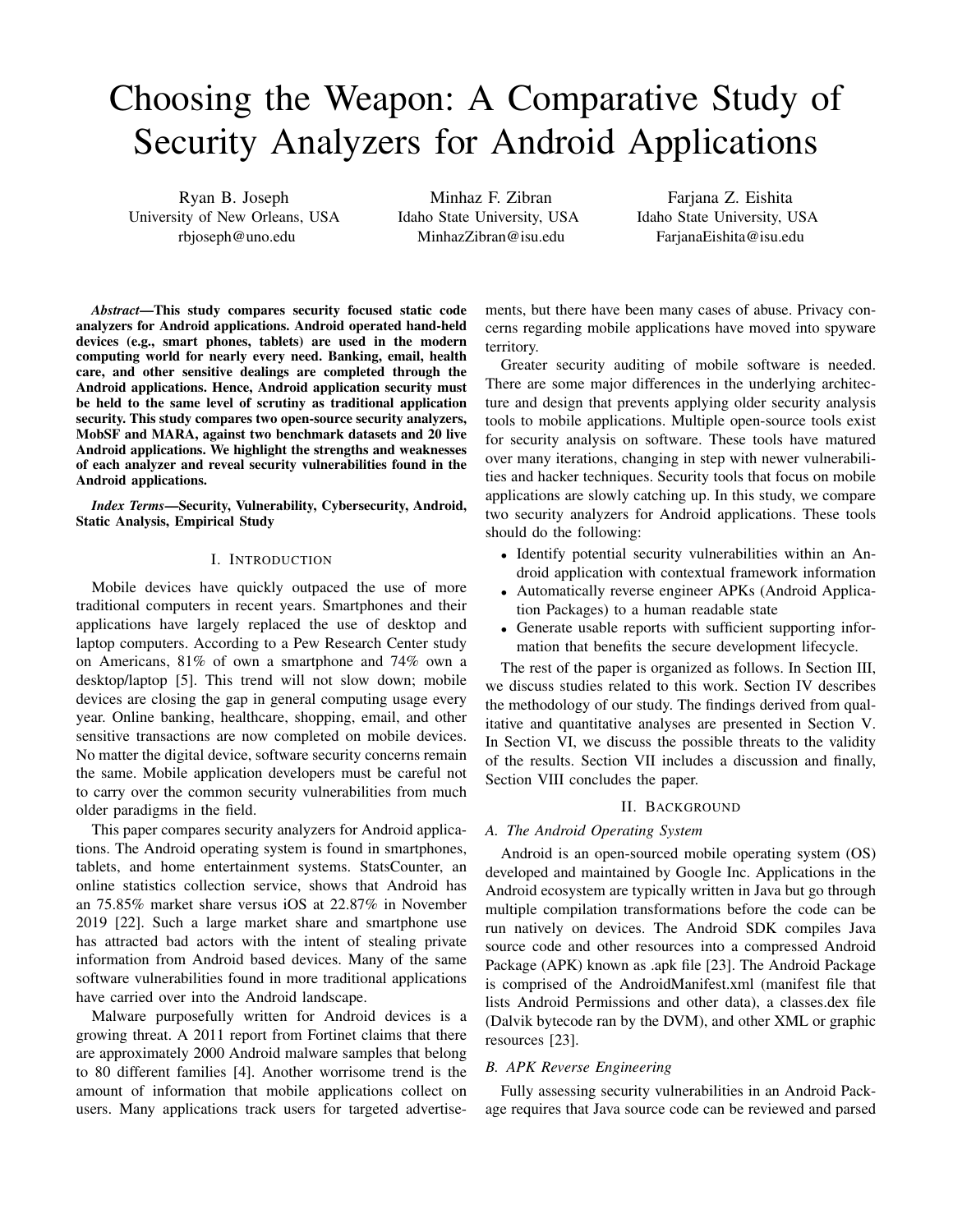by static analysis tools. The application's APK technically does not contain Java source code. It has been compiled into Dalvik bytecode by the Android SDK at this point. Luckily, tools have been made that can reverse engineer the Dalvik Executable and produce Java source code. Baksmali is tool that disassembles .dex files into various .smali files. Each .smali contains the equivalent information of a Java .class file [23]. Without using extensive obfuscation techniques, Java .class files are relatively easy to reverse engineer.

### III. RELATED WORK

There have been many studies on general Android security and purpose-built security analyzers over the past few years. Many of them focus on separate parts of the Android security model and how they may introduce vulnerabilities. Software security traditionally aims at analysis of source code, but the Android Framework has a few aspects that don't exactly live in running code. Configuration settings such as Android Permissions are prime examples of how vulnerabilities can be introduced into APKs. Chiluka, Singh, and Eswaranka covers the misuse of dangerous Android permissions that can lead to private data leakage. The researchers identified many commonly used Android Permissions and categorized them on risk level. Android Permissions are typically found in the AndroidManifest.xml file; they are used by developers to declare which access rights their application needs in order to be run [6]. These permissions are used to access low-level APIs similar to system calls other operating systems. The problem lies in the fact that many permissions are broad in the power granted to user-land applications.

The Android OS and supporting frameworks are related to other operating systems. After all, the Android Kernel is a modified version of Linux. Yet, there are enough differences when taking a holistic view of the Android ecosystem. Joshi and Parekh completed a survey of Android vulnerabilities found in the National Vulnerability Database (NVD) and the Open Source Vulnerability Database (OSVDB) over an 8 year period. They identified 12 vulnerabilities that Android applications are susceptible to [16].

Other studies have examined the use of security analyzers for Android applications. Using static/dynamic analysis tools on software to find bugs that cause security vulnerabilities are common practices in software engineering. Since mobile applications run on specialized hardware with an array of software stacks on top, new tools had to be written and tested. Rangnath and Mitra studied the effectiveness of multiple free security analysis tools for Android applications. They tested the security analysis tools on a custom benchmarking collection, Ghera, that localizes specific vulnerabilities found in Android applications. The researcher found that many of the tools could not detect vulnerabilities across the board. Some of the tools were accurate at detecting some of the vulnerabilities in Ghera's sub-test categories, while completely failing at others [21]. Security analyzers for Android applications still need to go through development and refinement to meet current needs.

There are studies on the security and quality assessment of source code and other artifacts [10], [11], [14], [12], [13] of software systems in general using different security scanning tools. Recently, Daniel et al. [19] conducted a study to assess the efficacy of security scanner plugin for WordPress websites. This study of ours is completely different from all these studies in its objective and procedure. Instead of assessing the software artifacts or source code, we assess the efficacy of the security scanner tools in detecting vulnerabilities in Android applications.

#### IV. METHODOLOGY

#### *A. Analyzer Selection*

Android application analyzers are seemingly still an emerging field of development and research. There are not that many all-in-one analyzers that do not require some sort of preprocessing during the reverse engineering phases. In this study, we include two open-source analyzers, MARA and MobSF. Open-source allows for nearly any developer or security professional to install the software package and start incorporating it into their workflow. The scanners were installed on an Ubuntu 18.04 LTS (Bionic Beaver) virtual machine hosted by an Oracle VM VirtualBox v6.0 type-2 hypervisor.

*1) MobSF v2.0:* The Mobile Security Framework (MobSF) is an automated mobile-application penetration testing, malware analysis, and security assessment framework. MobSF is capable of static and dynamic application analysis of Android, iOS, and Windows binaries. The framework also provides REST APIs to support continuous integration and continuous delivery (CI/CD) pipelines for developers to automatically test their applications on each build. MobSF v2.0 is written in Python 3.7 and it is open-source under the GNU Public License v3.0 [3].

The installed version used in this study was a Docker container provided and maintained by MobSF's authors. This provided a simplified installation process and the ability to tear down or build the service on demand. When the Docker container successfully spins up, users can direct their webbrowser to localhost:8000 to interact with MobSF's graphical user interface. MobSF is capable of dynamic analysis, but this aspect was not tested or configured in this study. The dynamic analysis functionality of MobSF requires a cloudbased Android virtual machine service called Genymotion.

*2) MARA Framework v0.2.2:* The Mobile Application Reverse Engineering & Analysis Framework (MARA) [17] attempts to be a one-stop-shop for a user's Android application reverse engineering and security analysis needs. It is opensource under the GNU Public License v3.0. MARA is mostly a bash script that combines multiple commonly used Android reverse engineering and vulnerability analysis tools into one project. The goal was to create an effortless pipeline for security researchers and developer to use. MARA is capable of dynamic and static analysis without any extra set-up post installation. MARA does not have a GUI component; it was built for terminal user interfaces only. Many of the sub-tools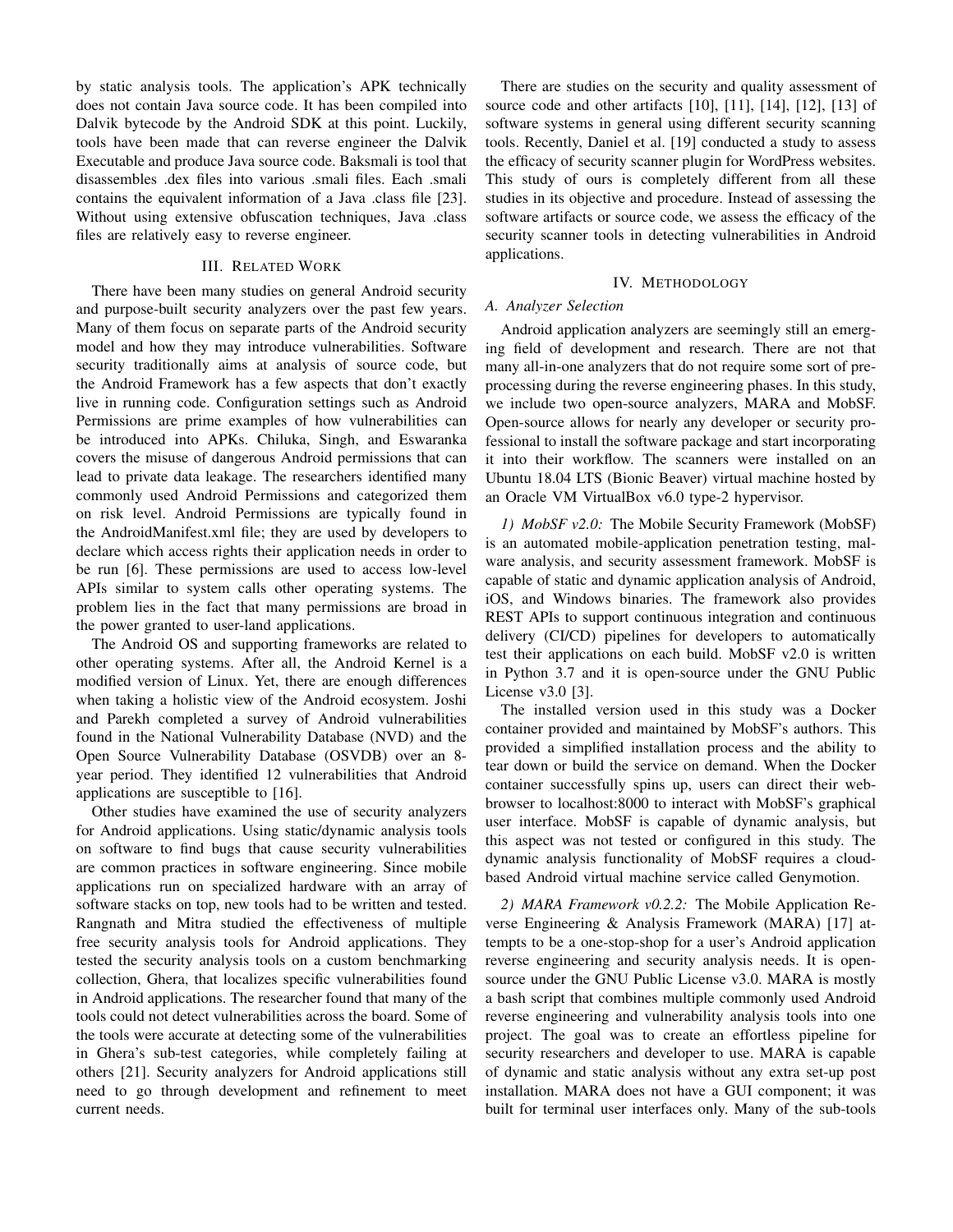are written in different versions of Python [17]. This study focuses on the static analysis portion of MARA due to the other analyzers' limitations.

## *B. Benchmarking Applications*

The Damn Insecure and Vulnerable App (DIVA) [15] for Android is a purposefully vulnerable Android application that was created as a learning tool for developers. DIVA was built to show case many of the common vulnerabilities that are present in mobile applications. It has built in coding vulnerabilities that cover insecure logging, insecure data storage, input validation errors, and access control issues. DIVA is not a core benchmarking package; it is really meant to be used by penetration testers and developers to learn how to exploit or recognize vulnerabilities in source code. Its use in this study is exploratory in nature, servicing as a touchstone of how the analyzers work.

Ghera [18] is a repository of Android applications that exhibit specific vulnerabilities. Benchmarking software for Android security analyzers has yet to mature, Ghera attempts to rectify the situation. Ghera is a collection of 60 separate benchmarks that tests for specific software vulnerabilities that can be found in real-world applications. Updates and additions to the benchmark collection are frequent. The benchmarks are split into multiple categories such as Crypto, Inter-component Communication (ICC), Networking, Permission, Storage, System, and Web. Each benchmark is comprised of three .apk files, an exploitable benign version, a malicious version, and a patched secure version.

The benign version has the targeted vulnerability built in, while the malicious version has the ability of exploiting the benign version. Secure versions of the benchmarks provide a patched implementation of the exploitable benign case [18]. It is an open-source project under the BSD-3 License. Ghera was built by Joydeep Mitra and Ventkatesh-Prasad Ranganath of Kansas State University [21]. In this study, subsets of Ghera benchmarks found in Table I are used.

#### *C. Live Applications*

Testing the security analyzers against benchmarks provides a sound basis to reporting and functionality. Using real-world examples provides thorough testing of the reverse engineering capabilities of the analyzers and may reveal malicious content on the Google Play marketplace for Android applications. Normally, Google Play requires a registered Android device to install applications. There are known work arounds, such as third-party sites that host a reflection of application currently on Google Play.

APKPure.com is a third-party distributor of free Android applications that can be found on the official market. Developers can submit their applications to the site through approved channels. Users can then download their choice of applications and run them in emulators or natively on their Android device [1]. This provides a great way to acquire applications immediately, without using an Android device and isolating the .apk files for transferring them to analysis

workstations. The live applications in this study, as listed in Table II, can be divided into the following broad categories: Flashlight Apps, Messenger Clones, Fitness Trackers, Home Automation, Photo Filters, TV Apps, and Other (e.g., social networking/business/special events).

## V. ANALYSIS AND FINDINGS

## *A. Qualitative Results*

*1) Report Output:* The presentation of results to users is an important aspect to choosing a robust analysis tool. The results should be viewable in a human readable format that is concise and provides enough contextual information so that a full security assessment can be done. MARA and MobSF arguably provide many of the same findings, but in inconsistent and problematic ways.

MARA is an all-in-one tool, built from many other Android reverse engineering and security analysis tools. It is the "Frankenstein's Monster" of Android security analyzers. This becomes a significant setback in sub-tool usability. Each of these different tools have their own expected inputs and produced outputs. In the reverse engineering phases, the tools work well together in a typical workflow that is representative of how they would be used separately. Analysis, post reverse engineering, is a dizzying array of text files from multiple analysis tools which are spread across multiple file system directories. These text files are often terminal based redirects of what would have been presented to the user by one of MARA's sub-tools. The file naming conventions made it relatively easy to ascertain what type of information was in each file, but knowing which tool was responsible for the output is challenging.

Worst yet, many of MARA's sub-tools do not seem to be producing the expected output. MARA claims to have a smali control-flow graph generator built in by using Eugino Delfa's Smali-CFGs [8]. The control flow graphs are nowhere to be found when parsing through MARA's output directories. There are also cases when MARA simply fails to produce results. In the case of WeChat v7.0.5, the tool hit multiple runtime exceptions during the reverse engineering phases. Data could not be collected from running MARA on WeChat v7.0.5.

The Trueseeing Report is the most dependable report being produced. This report is the focal point in comparisons to MobSF's reports. The Trueseeing Report categorizes its findings based on severity levels: Critical, High, Medium, Low, and Info. Each vulnerability found is given cursory information such as Synopsis, Description, Risk Factor (severity), CVSS Temporal Score, and Instances. The Synopsis and Description sections are not always filled in with information.

MobSF is a relatively easy application to use for in-depth APK analysis. Users are directed to upload the application of their choice, and a loading bar appears as the application goes through the entire reverse engineering and analysis process. The interface switches to a simple, yet elegant, webpage that shows all of MobSF's security focused findings with logical subsections and info pages. MobSF's report format allows the user to take a quick glance to assess the severity of an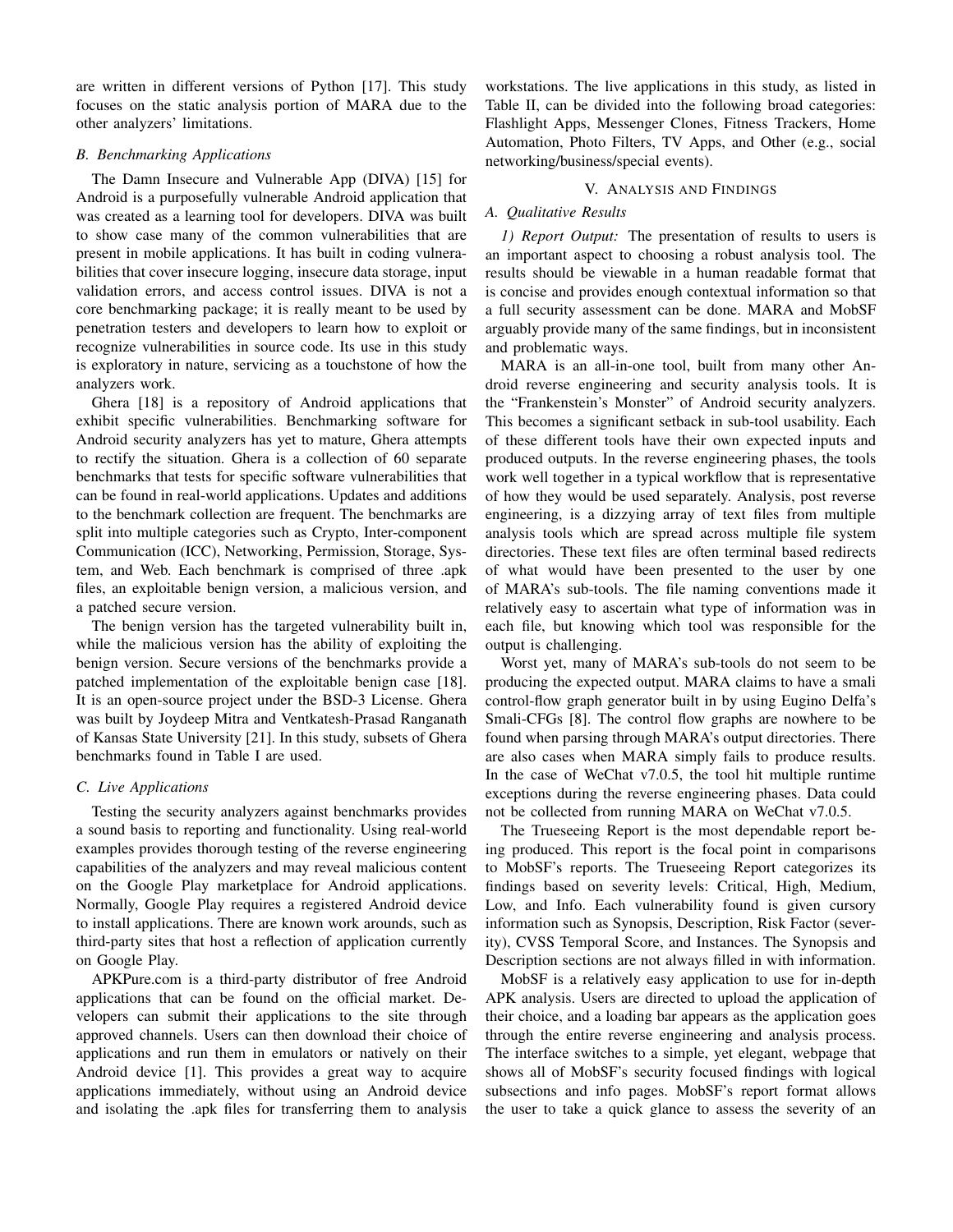|  |  | <b>TABLE I: Ghera Benchmarks</b> |
|--|--|----------------------------------|
|--|--|----------------------------------|

| Category   | Name                                        | Vulnerability                                                                 |
|------------|---------------------------------------------|-------------------------------------------------------------------------------|
| Crypto     | • BlockCipher-ECB                           | Block cipher algorithm in ECB mode                                            |
|            | • BlockCipher-NonRandomIV                   | Block cipher algorithm in CBC mode, uses non-randomized initialization vector |
| Permission | • UnnecessaryPermissions-Priv Escalation    | Unnecessary permissions used for privilege escalation attacks                 |
|            | • WeakPermission-UnauthorizedAccess         | Weak permissions used to export services, offers little protection.           |
| Storage    | • ExternalStorage-DataInjection             | External storage susceptible to data injection                                |
|            | • ExternalStorage-InformationLeak           | External storage susceptible to data leaks                                    |
|            | • InternalStorage-DirectoryTraversal        | Internal storage susceptible to directory traversal                           |
|            | • InternalToExternalStorage-InformationLeak | Transfer of internal to external storage may cause information leaks          |
|            | • SOLite-ExecSOL                            | SQLiteDatabase.execSQL() method is susceptible to injection attacks           |
|            | • SQLlite-RawQuery-SQLInjection             | SQLiteDatabase.rawQuery() method is susceptible to injection attacks          |

TABLE II: Live Applications Used for Assessment

| ID                  | <b>Application</b>                            | <b>Version</b>   |
|---------------------|-----------------------------------------------|------------------|
| $App-1$             | Free TV Shows App News Series Episode Movies  | 5.20             |
| $App-2$             | <b>UNO Social</b>                             | 5.60.0 9168      |
| $App-3$             | MyRunTracker                                  | 4.3.1            |
| App-4               | Running Fitness Calorie Sport tracker         | $\overline{3.0}$ |
| $App-5$             | Running Tracker                               | 1.8              |
| $App-6$             | Free TV shows series movies news sports       | 1.0              |
| App-7               | Photo Camera HD for Instagram                 | 1.8.3.v7a        |
| $App-8$             | Decora Digital Dimmer Timer                   | 1.5.6            |
| $App-9$             | Screen Flashlight                             | 1.2.6            |
| $\overline{App-10}$ | Super flashlight LED 2019 super lightnes      | 3.4              |
| $App-11$            | Messenger                                     | 1.15.2           |
| App- $12$           | The Messenger App Free for message chat       | 3.1.3            |
| $App-13$            | InstaSweet Retro Vintage Photos Filter Camera | 1.0.1            |
| App-14              | Information to Feed Your Mind                 | 1.0              |
| $App-15$            | DXC Onboard Me                                | 2.0.3            |
| App-16              | WeChat                                        | 7.0.5            |
| App- $17$           | My Leviton                                    | 2.0.75           |
| App- $18$           | Color Flashlight                              | 3.8.8            |
| App-19              | Messenger for Messages Text and Video Chat    | 2.95             |
| $App-20$            | New Orleans Jazz Festival                     | 17.1             |

applications security issues. An Average CVSS Score, Security Score, and Trackers total is given to the user immediately. De- obfuscated source code files can be retrieved from the webpage. Download links are provided for the AndroidManifest.xml, Java source code, and Smali code.

This report covers all the information found in the various text files of MARA's output directories. MobSF's major sections covers the Code Signers Certificate, Android Permissions, Android API Calls, Security Analysis, Malware Analysis, and Recon to name a few. Many of these major report sections are subdivided into smaller groupings. Security Analysis is subdivided into Manifest, Code, and File analysis. Each of these smaller groupings contains vital information that is given a severity score. The level of detail far exceeds MARA's Trueseeing Report.

*2) Findings Categorization:* Using MARA and MobSF to analyze the same benchmark and live APKs allowed a baseline of how each tool worked and its propensity of error. The tools reported their vulnerability findings extremely differently which made direct comparison difficult. MARA has its Trueseeing Report, which is the only dependable report that was produced out of the sub-tools. The Trueseeing Report categorizes general findings and vulnerabilities in broad strokes. It categorizes general findings such as nullterminated strings, URLs, library usage, and others in the Information category. Problematically, it also categorizes some important findings such as Permissions in the Information category. Which Permissions are present is one of the core aspects of assessing an APK's security. MobSF categorizes its general findings and vulnerabilities in a much higher granularity. MobSF also applies severity categorizations to many of MARA's informational findings such as Permissions and Broadcast Receivers/Services. This led to a much higher reporting of sever vulnerabilities in MobSF's report.

*3) Tool Documentation:* Proper documentation is an important aspect of using any software tool. Android application analyzers are no different. MARA's documentation is fundamentally incomplete. Its GitHub page covers the "frontend" bash script that runs the sub- tool pipeline, but how these tools work together and how the output is formatted is not covered in detail. Essentially, users have to track down information on each sub-tool and make an educated guess to where its output goes. Another problem is that using MARA's bash script removes any fine-grained control of how the subtools function. Users cannot pass optional flags from MARA's "front-end" to a sub-tool. MARA is a wrapper for all of the other tools; users are forced to hunt for multiple wiki forms that may not even apply to their issues.

MobSF's documentation is more complete and straightforward. Most of the necessary documentation can be found on MobSF's GitHub wiki. Two exceptions are setting up MobSF for dynamic analysis and CI/CD integration. Dynamic analysis requires using an Android virtual machine, the maintainers recommend installing and using Genymotion. This is a thirdparty tool from MobSF's perspective, yet it provides documentation on how to integrate it into the analyzers framework once installed. MobSF's documentation on CI/CD integration is merely a link to a Medium.com article written by Omer Hevroni [9].

#### *B. Quantitative Results*

Due to the vast categorization differences in reporting, MARA and MobSF's categorization range is compressed to the following: High, Medium, Low, and Info. This was done to fairly compare the two analyzers. MARA's Trueseeing Report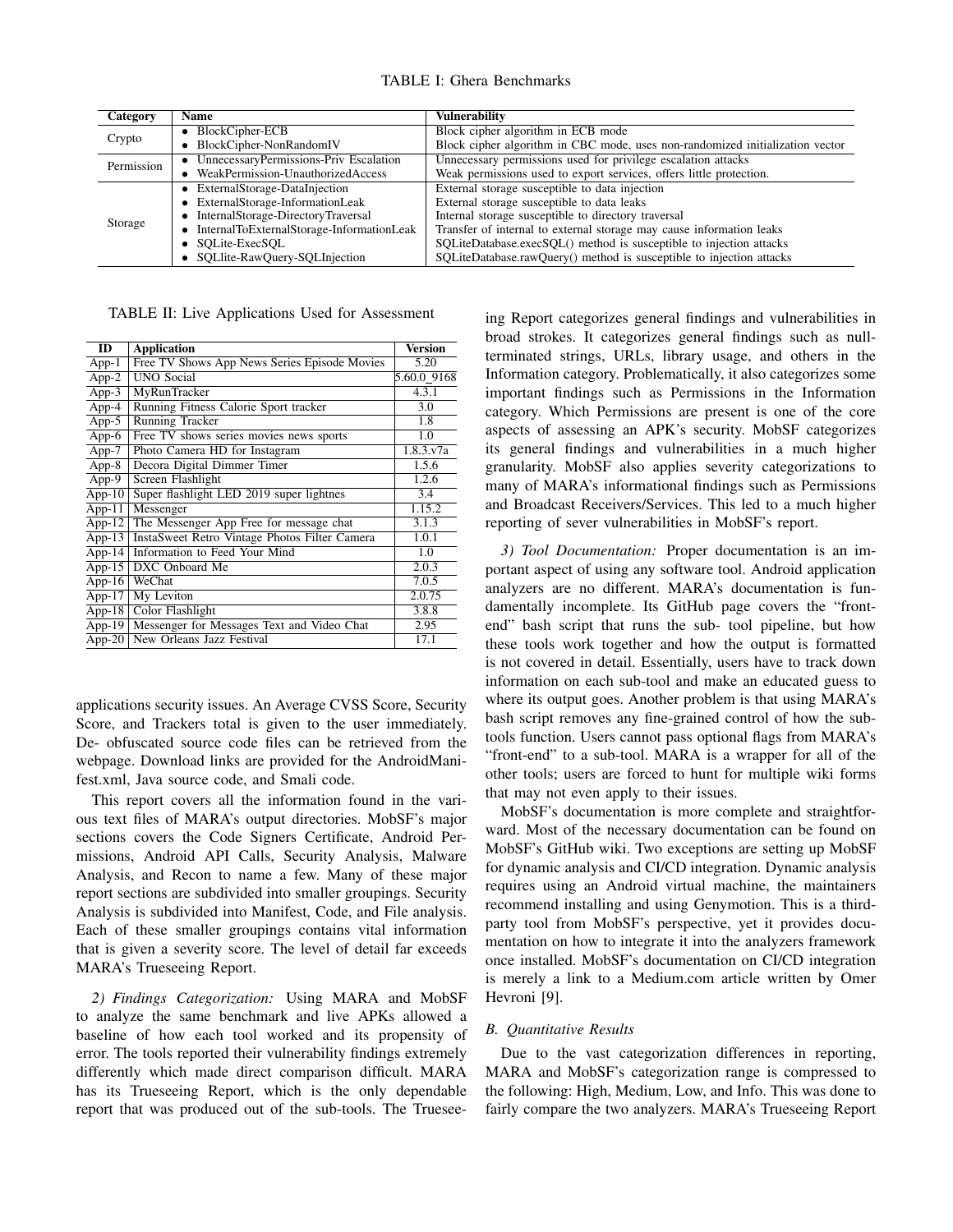has a higher severity categorization, Critical. MobSF's Signature categorization does not compare to any within MARA's Trueseeing report. This categorization was extremely rare to see and was dropped from the results.

*a) Performance on the DIVA Benchmark:* Figure 1 presents the number of vulnerabilities at different severity levels (i.e., high, medium, low, info) detected in the DIVA benchmark by MARA and MobSF. This figure shows the differences in the characterization/categorization of severity of vulnerabilities by MARA and MobSF. MobSF correctly identifies and categorizes dangerous Android Permission usage as High. MARA collects the same information for the AndroiManifest.xml, but groups permission findings in the 'info' category. This trend is also seen in the results for the Ghera benchmark and for the live applications.



Fig. 1: Vulnerabilities Detected in the DIVA benchmark

*b) Performance on the Ghera Benchmark:* Figure 2a and Figure 2b present the vulnerabilities detected by MARA and MobSF in the *benign* versions of Ghera's BlockCypher-ECB and BlockCipher-NonRandomIV benchmarks. A manual investigation reveals that MARA and MobSF correctly found the vulnerabilities in question but categorized them differently. Some vulnerabilities classified as 'medium' by MARA are categorized as 'high' (severity) by MobSF.

Figure 3a and Figure 3b present the number of false positives reported by MARA and MobSF in the *secure* versions of Ghera's BlockCypher-ECB and BlockCipher-NonRandomIV



Fig. 2: Vulnerabilities in the Ghera Crypto (benign) Benchmark



Fig. 3: False Positives for the Ghera Crypto (secure) Benchmark



Fig. 4: Vulnerabilities Detected in Live Android Applications

benchmarks. As seen in the figures, MARA reports more false positives compared to those of MobSF.

For the rest of the Ghera benchmark, we found mixed results. On the benchmark under Storage category, both MARA and MobSF fail to detect many of the vulnerabilities. Only MobSF is able to detect some vulnerabilities in the SQL-based benchmarks (i.e., SQLite-ExecSQL and SQLlite-RawQuery-SQLInjection). Both analyzers correctly identified the vulnerabilities in Ghera's Permission based benchmarks (i.e., UnnecessaryPermissions-Priv Escalation and WeakPermission-UnauthorizedAccess). However, the detected vulnerabilities are categorized differently with respect to severity. MARA places all permission-based findings in its 'Info' category, while MobSF classifies most them as 'Dangerous'. These mixed results are not surprising considering that the Ghera Benchmark developers also came to a similar mixed conclusions about different security analyzers [21].

*c) Performance on the Live Applications:* As mentioned before, we operated MARA and MobSF separately on 20 live Android applications obtained from APKPure.com.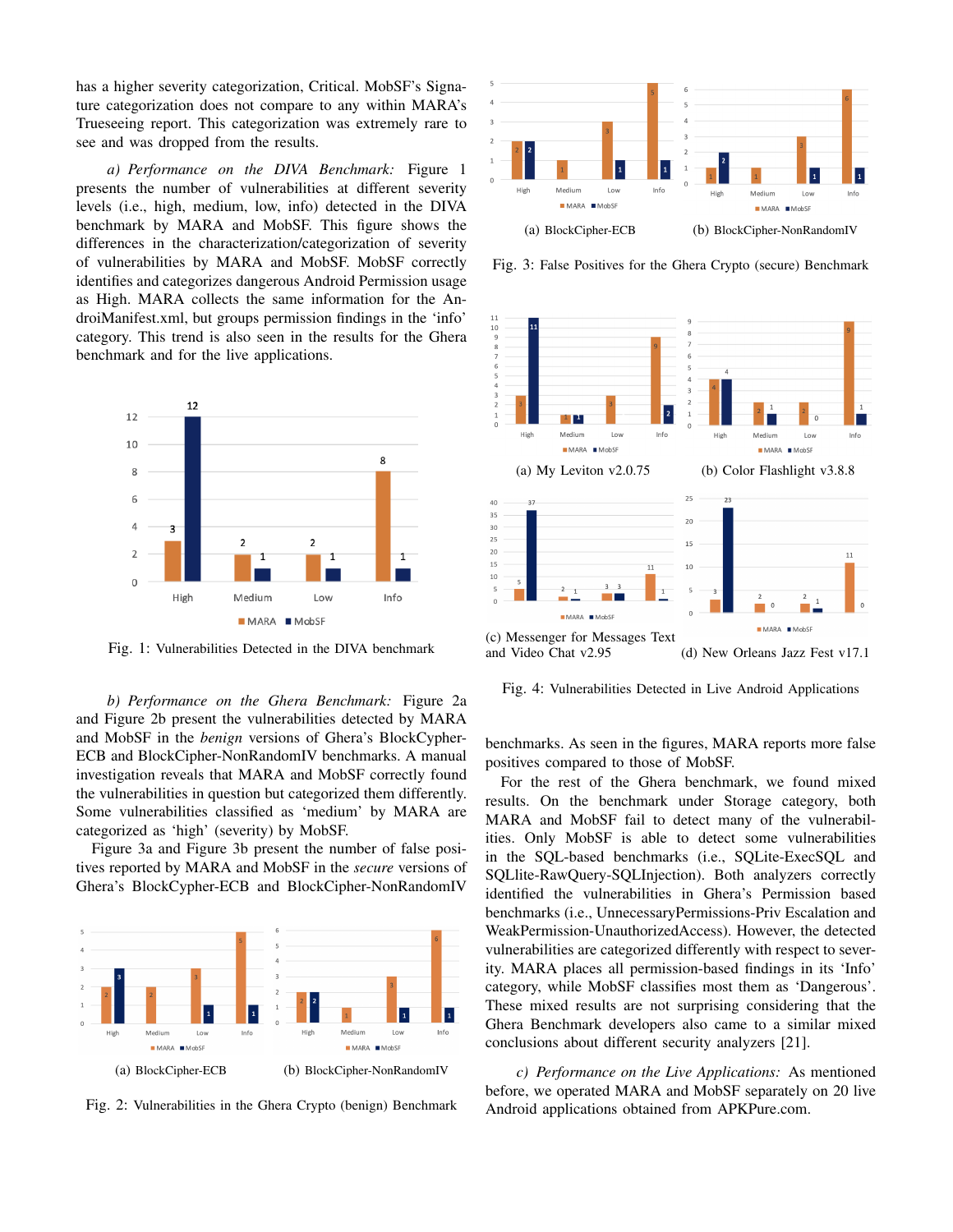Figure 4a presents the number of vulnerabilities at difference severity levels detected by MARA and MobSF in My Leviton v2.0.75 (App-17). As seen in the figure, many vulnerabilities, which MARA categorized as 'high' severity are characterized as 'info' by MobSF. A slightly different scenario is found in the results for Color Flashlight v3.8.8 (App-18). As presented in Figure 4b, the number of vulnerabilities detected and classified in each category are by both MARA and MobSF are in agreement. The only exception is that MARA identified higher number of vulnerabilities classified as 'info'. These additional vulnerabilities are legitimate informational findings such as text strings and URLs, while MobSF does not give a categorization score to these types of findings in its report.

Figure 4c presents the results for Messenger for Messages Text and Video Chat v2.95 (App-19). Compared to MARA's result, MobSF reports a large number of vulnerabilities classified as 'high' severity. This appears surprising. In most cases, the MobSF-reported 'high' severity vulnerabilities would be counter balanced by MARA-reported 'info'-level vulnerabilities. But, this is not the case here.

MobSF gave the application a general Security Score 15/100, which is the lowest among all the 20 live applications in this study. Further investigation reveal that MobSF reports a vulnerability to the application requesting root privileges and a decent percentage of the source code was not fully deobfuscated. MARA was also not able to fully de-obfuscate the application's source code. MobSF also found 16 trackers associated with the application. For each tracker, MobSF crossreferences the information with a privacy organization called Exodus-Privacy [2]. This allows MobSF users to quickly find information on the trackers used in applications. CallDorado, one of the trackers found in this Messenger clone, is able to collect vast amounts of private data from users' phones (call logs, contact lists, and location). Worst yet, this data is shared with unspecified third parties [20]. Such an application seems to be bordering on the definition of spyware.

A similar result is found for New Orleans Jazz Fest v17.1 (App-20), as presented in Figure 4d. The number of vulnerabilities at different severity levels detected by MARA and MobSF in the other 16 live applications (App-1 through App-16) are presented in Table III. As seen in the table, for App-13 (Instasweet Retro Vintage Camera Filter Camera v1.0.1) and App-16 (WeChat v7.0.5), MARA reports zero vulnerabilities. This is because MARA fails to reverse engineer these two applications.

### VI. THREATS TO VALIDITY

Many of the assertions in this study comes down to the overall usability of the two analyzers in question. This is the main threat to validity. It can be argued that MARA and MobSF are capable of many of the same findings. Those arguments are largely correct, yet a tool is meant to be used. MARA catalogs all of the same findings that are presented in MobSF's report, but the information is presented in such a difficult way. Only one report, Trueseeing, was dependably generated when using MARA across the benchmarks and live applications. Qark,

TABLE III: Vulnerabilities Detected in Live Applications

| App            | <b>Scanner</b> | H              | м              | L              |                 |  | App   | <b>Scanner</b> | H              | м              | L              |                |
|----------------|----------------|----------------|----------------|----------------|-----------------|--|-------|----------------|----------------|----------------|----------------|----------------|
|                | <b>MARA</b>    | 5              | $\overline{c}$ | $\overline{c}$ | 11              |  | 9     | MARA           | 4              | $\mathfrak{D}$ | $\overline{c}$ | 9              |
|                | MobSF          | 40             | $\overline{c}$ | $\Omega$       | $\overline{c}$  |  |       | MobSF          | 3              | 1              | 1              |                |
| $\overline{c}$ | <b>MARA</b>    | 1              | 1              | 1              | 10              |  | 10    | MARA           | 4              | 2              | 3              | 8              |
|                | MobSF          | 20             | 1              | 1              | 2               |  |       | MobSF          | 13             | 1              | $\Omega$       |                |
| 3              | <b>MARA</b>    | 4              | $\overline{0}$ | $\overline{2}$ | $\overline{11}$ |  | 11    | <b>MARA</b>    | 3              |                | 3              | 9              |
|                | MobSF          | 28             | 1              | 1              | 1               |  |       | MobSF          | 21             | 1              | 1              |                |
| $\overline{4}$ | <b>MARA</b>    | 4              | $\overline{2}$ | 3              | g               |  | 12    | <b>MARA</b>    | 7              | 3              | $\overline{4}$ | 12             |
|                | MobSF          | 15             |                | 2              | н               |  |       | MobSF          | 65             | $\overline{c}$ | 3              | $\overline{c}$ |
| 5              | <b>MARA</b>    | 4              | $\overline{2}$ | 3              | $\overline{8}$  |  | 13    | <b>MARA</b>    | $\Omega$       | $\overline{0}$ | $\Omega$       | $\overline{0}$ |
|                | MobSF          | $\overline{c}$ | 1              | $\Omega$       | 1               |  |       | MobSF          | 31             | 1              | 3              |                |
| 6              | <b>MARA</b>    | $\overline{4}$ | 1              | $\overline{c}$ | 10              |  | 14    | <b>MARA</b>    | $\overline{4}$ | $\mathfrak{D}$ | 3              | $\overline{8}$ |
|                | MobSF          | 8              | 1              | $\overline{2}$ | 1               |  |       | MobSF          | 8              | 1              | 1              | 2              |
|                | <b>MARA</b>    | 5              | 3              | $\overline{c}$ | $\overline{10}$ |  | 15    | <b>MARA</b>    | 1              |                | 3              | 9              |
|                | MobSF          | 14             | 1              | 1              | 1               |  |       | MobSF          | 18             | 1              | 1              |                |
| 8              | <b>MARA</b>    | $\overline{2}$ | 1              | 3              | 6               |  | 16    | <b>MARA</b>    | $\overline{0}$ | $\overline{0}$ | $\overline{0}$ | $\overline{0}$ |
|                | MobSF          | 6              |                | $\Omega$       |                 |  | MobSF | 194            | 0              | 1              |                |                |

|  | Here, $H = high$ , $M = medium$ , $L = low$ , $I = info$ |
|--|----------------------------------------------------------|
|--|----------------------------------------------------------|

another sub-tool of MARA, also produces reports. These Qark reports were not always generated dependably. When MARA fails, it does so silently. A developer or security researcher can comb through all of MARA's text file dumps to piece together usable information. Or they can get the same results in one easy to read MobSF report.

Another threat to validity was the methods of comparison. MARA and MobSF do not have the same severity level categorizations. Some levels had to be fused for both security analyzers. Also, MobSF has some specialized severity level categorizations that specific to sub-sections within its own report. If severity level combinations are done incorrectly, one tool's perceived effectiveness may be affected.

## VII. DISCUSSION

In addition to the two Android application analyzers (i.e., MobSF and MARA), we also attempted to include a third analyzer names StaCoAn. The Static Code Analyzer (Sta-CoAn) is a cross platform tool perform static code analysis on Android .apk files. It is meant to provide a way for developers and security researchers to find major coding mistakes, hard coded credentials, API keys, and decryption keys to name a few. The open-source project is written in Python 3.7 and is licensed under The MIT License. StaCoAn provides a graphical user interface through using a web browser, similarly to MobSF. Users can upload an .apk file to go through the reverse engineering process and analysis phases. Source code de-obfuscation support is not included in StaCoAn's reverse engineering phases. Indeed, code de-obfuscation could be used maliciously by bad actors to reveal security vulnerabilities and proprietary source code [7].

StaCoAn's analysis phase is limited, it relies on regular expressions for pattern and keyword recognition. Other than potential keywords or patterns. StaCoAn can be useful during internal development of an application, when source code is not obfuscated. Operating StaCoAn v0.80 on the android applications in the early phases of this study produced unreadable reports with difficult to understand flagged code. Thus, it is dropped from this study.